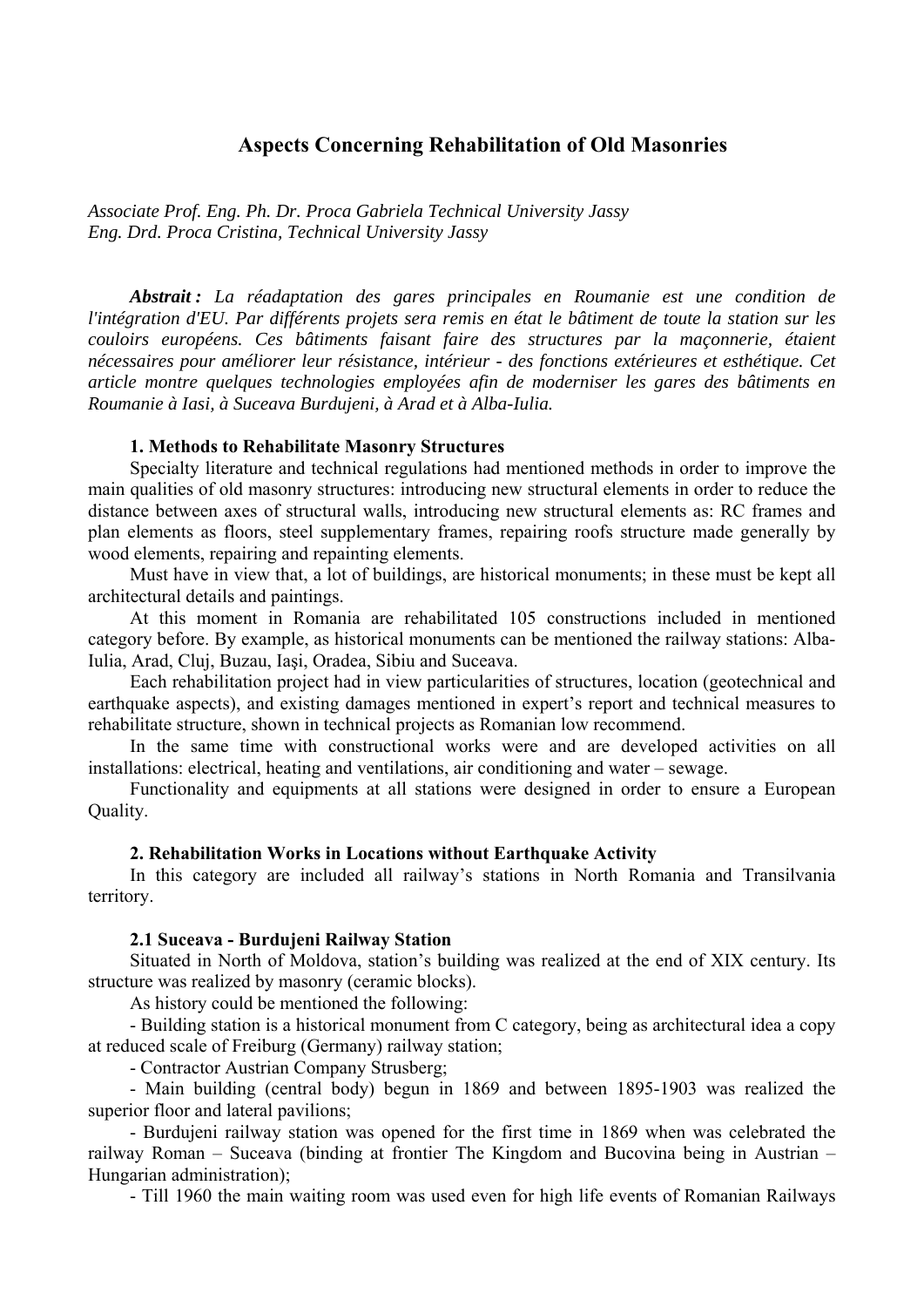and City Hall of Suceava;

- In 2000 year begun the rehabilitation works.

- Rehabilitation works had in view:
- Ensuring the water drainage with a new pipes' system;
- Masonry repair works;
- Painting rehabilitation in main waiting room (Photo 1, 2, 3);
- Changing all works made by wood with new ones, including the roof's structure;

- Modernizing all installation by changing them, with new modern ones at interior and exterior, being attentive to keep the aspect as historic monument.









Photo 3 Rehabilitation of Paintings in Main Waiting Room

### **2.2 Alba-Iulia Railway Station**

Alba-Iulia Railway Station is well known from the arrival of people and personalities in town in the moment of Great Union at 1<sup>st</sup> December of 1918.

This station was built on the IV th Corridor, inaugurated in 1871 (Braşov Railway Administration).

As rehabilitation works can be mentioned:

- Consolidation of infrastructure realized by masonry blocks, using supplementary Steel frames (Photo 1); and shirting structural walls with OB 37 network and concrete (Photo 2), repairing and changing installations – electrical, water- ditches (Photo 3); realizing new powerful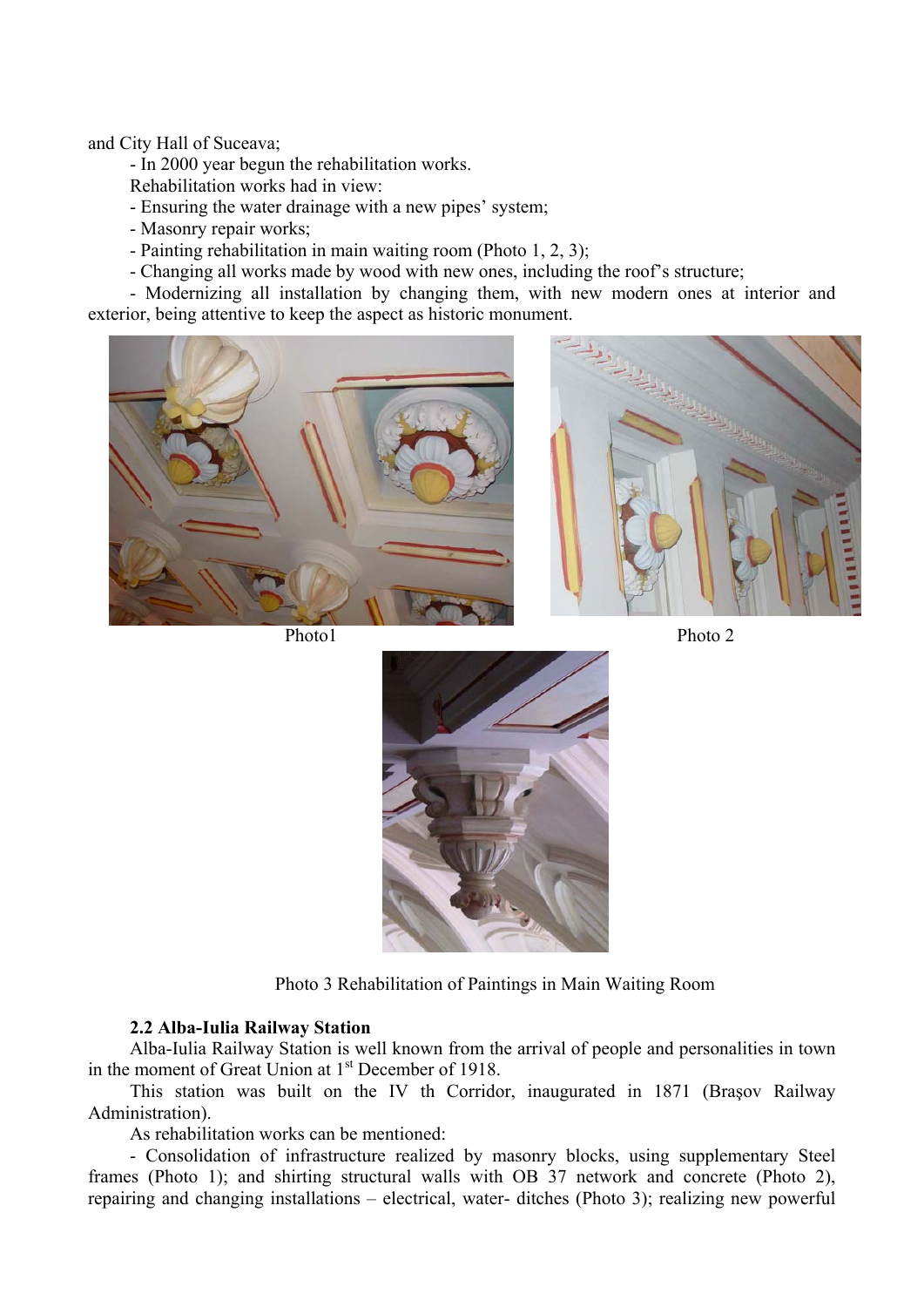waterproofing system;

- Replacement of wood floors in superstructure using RC plan elements leaned against new RC restraints (Photo 4);





Photo 1 Alba Iulia Railway Station – Infrastructure's Rehabilitation

Photo 2 Alba Iulia Railway Station - Infrastructure's Rehabilitation



Photo 3 Alba Iulia Railway Station-Infrastructure's Rehabilitation of Installations



Photo 4 Replacement of wood floors in superstructure

- Replacement of old wooden joinery with a new one made by Aluminum and heat protective glass.

Rehabilitation works was organized to be ready at 15 November 2005 when are celebrated 85 years from Great Union.

#### **2.3 Arad Railway Station**

The railway station, opened in 1858, set the northern point to the central axis of the town Arad. With its 96 km of railway, Arad reached the second place in the country, after Bucharest. The location of railway station is shown in Photo 5.

Nowadays the railway station is rehabilitated, the problem being limited at: adjusting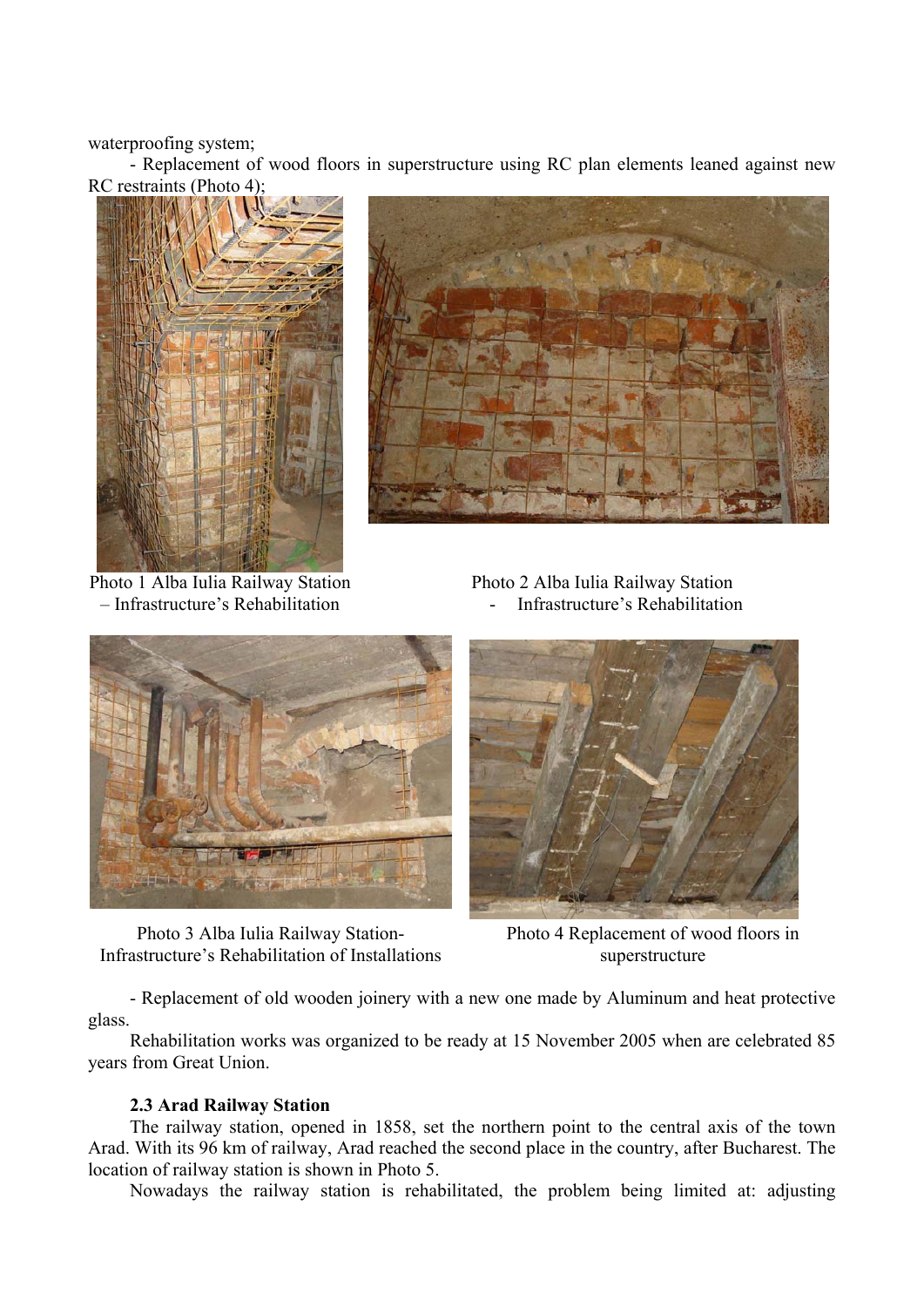functionality, realizing new RC floors, new finishing and changing all installations systems (Photo 6, 7).



Photo 5 Arad Railway Station



Photo 6 New Compartment and Installations Photo 7 Arad Railway Station - Realizing

new installations. Repairing an RC floor

## **3**. **Rehabilitation Works in Locations with Earthquake Activity**

### **3.1 General Issues at Iaşi Railway Stations**

At this point will be presented the rehabilitations works at **Iaşi** Railway City. Iaşi railway station was included in a national program with EBRD finance. The rehabilitation's works of station consist in masonry structure's reinforcement, modernization of functions at the first ground and new installations according with new requirements specific for the euro stations. In the same program were included the railway stations: Timişoara, Cluj, Craiova and Constanţa.

The entire works have as finalizing term January 2007 when Romania will be completely member of European Union.

Iaşi station contain specific constructional works on structure, having in view the particularities of terrain and the importance of building

Railway Station has three buildings: the first, named the *main building* was built in 1868-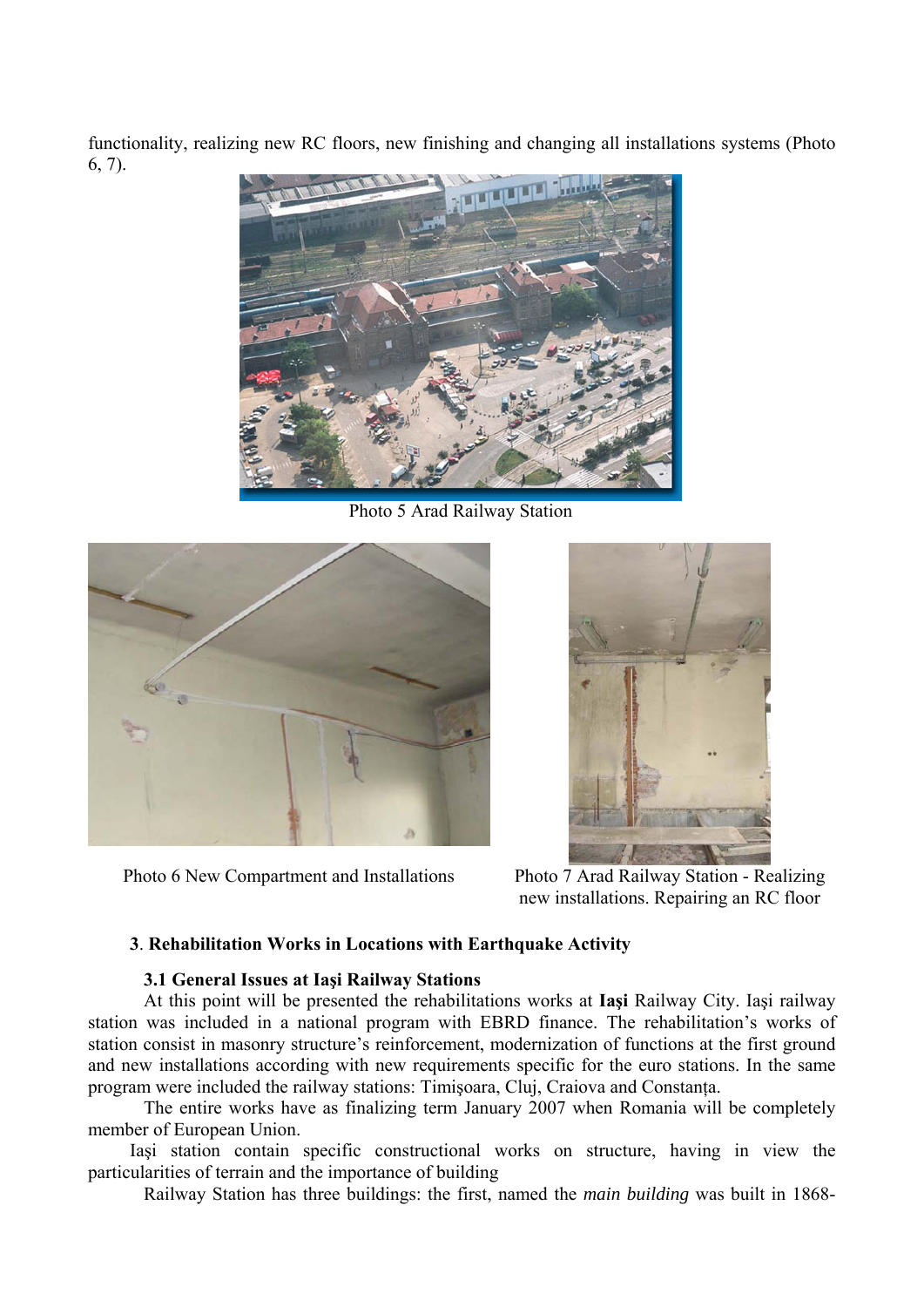1970, A building finalized in 1928 and B building finalized in 1948.

The main (central) building signifies the first great railway station built in Romanian Counties being situated at the extremity of railway Lemberg – Cernăuti – Iasi.

The main building was realized according the favor for building and exploitation of railway Suceava- Roman, being under the management of Victor Ofenheim (photo 8). It is declared historical monument.

The architecture was similarly of "Ducal Palace" from Venice, Italy. The total length or central building is of 133.8 m; height of ground floor and two levels; were included 113 rooms.

The embankments and the platform for the direct lines (1000 m length) had consumed a volume of 130,000 mc clay filling on 2 m depth because the superior terrace of Bahlui River contains silt clay with high sensibility on water's action.



Photo 8 Iaşi Railway Station. Main Building

The Austrian architectural style gave to Iaşi railway station between the two world wars the name "German Palace".

From a hand the earthquake's activity and from the other hand the water's raising level, were the main reasons of damages on structure and furnishings. Was decided after 1977 the rehabilitation of station's buildings.

### **3.2 Rehabilitations Project**

The expert's report used the simplified method in order to evaluate the resistance capacity. Because the existent structure had a reduced degree of seismic protection was necessary to draw up an intervention project. In this purpose were solved by rehabilitation: infrastructure (enlarging foundations section using natural stone and steel bares – Photo 9); shirting structural walls using RC protections; introducing new structural walls in order to reduce the distance between walls axes (Photo 10); introducing RC pillar at walls intersections (Photo 11) , RC binding over windows and doors; replacing the floors executed in wood with RC plan systems; introducing RC restraints; changing damaged structural elements of roof; introducing new installations (heat, air conditioning, water – ditches, gas, electricity).

Unfortunately the issues of water's infiltration in walls' structure weren't solved, and, walls situate at ground floor are wet.

Water's infiltration in foundation layer generated a various ram around main building  $(3...4)$ mm along transverse direction and 4…6 mm along perpendicular direction).